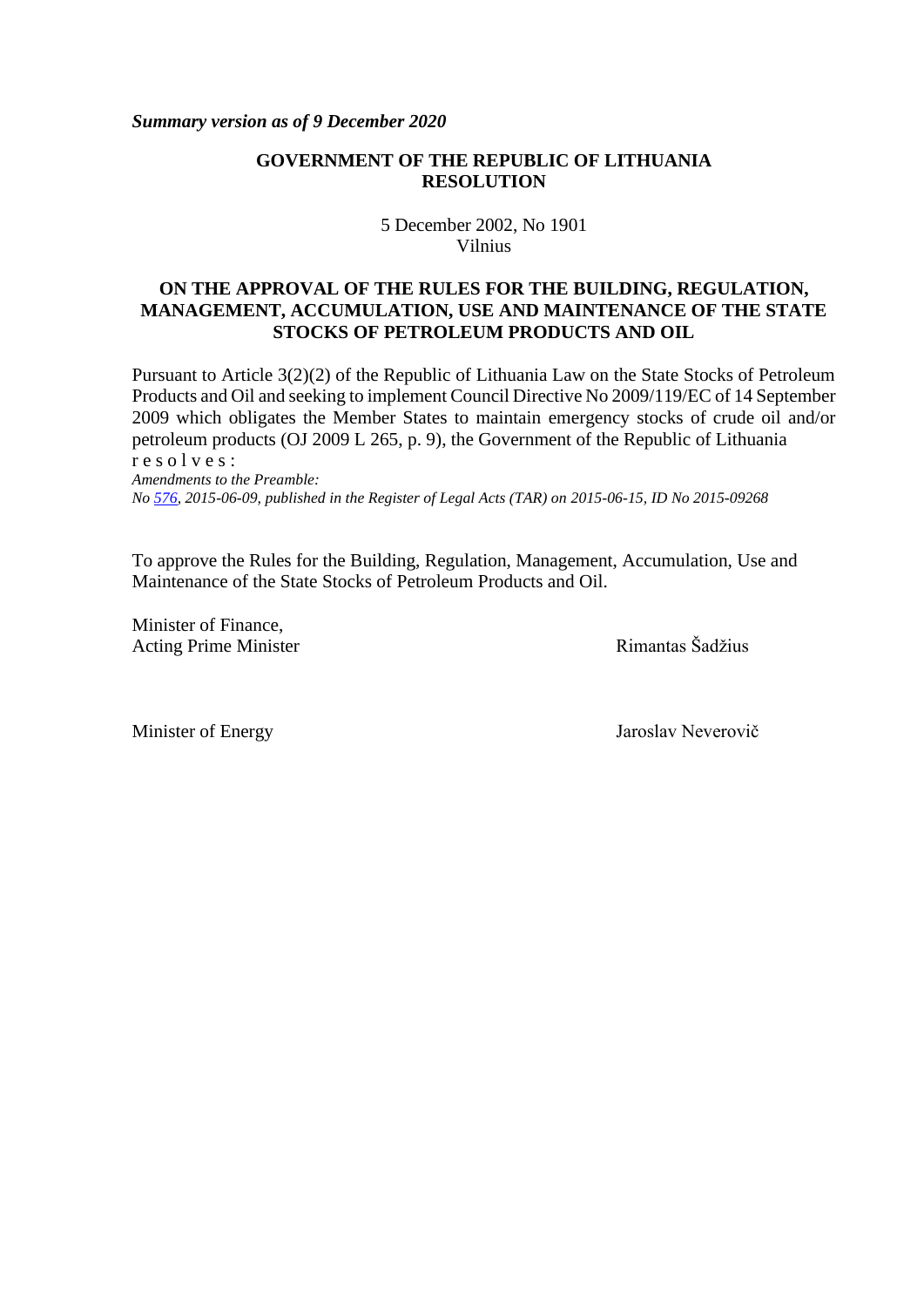### APPROVED

By Resolution of the Government of the Republic of Lithuania No 1901 of 5 December 2002 (New version: Resolution of the Government of the Republic of Lithuania No 279 of 27 March 2013)

### **RULES FOR THE BUILDING, REGULATION, MANAGEMENT, ACCUMULATION, USE AND MAINTENANCE OF THE STATE STOCKS OF PETROLEUM PRODUCTS AND OIL**

### **SECTION I. GENERAL PROVISIONS**

*Amended title of the Section: No [1371,](about:blank) 2015-12-23, published in TAR 2015-12-30, ID No 2015-21081*

1. These Rules for the Building, Management, Accumulation, Use and Maintenance of the State Stocks of Petroleum Products and Oil (the 'Rules') shall set out the procedures for the setting of accumulation tasks for the state stocks of petroleum products and oil (the ,stocks'), requirements for the accumulation, storage, accounting and quality of the stocks, rules for concluding agreements on the accumulation and management of the stocks, and procedures for the stock accounting and write-off, supervision over the stock accumulation, storage and management activities, use of the stocks, and stock reporting.

2. These Rules shall be binding upon oil refineries, economic operators that import or bring into the country petroleum products and/or oil, economic operators that are delegated operators according to the Republic of Lithuania Law on the State Stocks of Petroleum Products and Oil (the 'Law on Stocks'), and the central entity that accumulates and manages petroleum products and oil in the Republic of Lithuania (the 'Agency'). *Amendments to the paragraph:*

*No [576,](about:blank) 2015-06-09, published in TAR 2015-06-15, ID No 2015-09268*

3. The definitions of the terms used in the Rules are provided in the Law on Stocks, the Republic of Lithuania Law on Energy and the Republic of Lithuania Law on Safe Navigation. *Amendments to the paragraph: No [576,](about:blank) 2015-06-09, published in TAR 2015-06-15, ID No 2015-09268*

# **SECTION II.**

#### **STOCK ACCUMULATION TASKS**

*Amended title of the Section: No [1371,](about:blank) 2015-12-23, published in TAR 2015-12-30, ID No 2015-21081*

4. While setting the annual stock accumulation levels mandatory for the Agency and the delegated economic operators (the , stock accumulation tasks'), the Ministry of Energy shall ensure that accumulation the stock levels set in Article 6(1) of the Law on Stocks are ensured in the state.

5. The Ministry of Energy shall calculate the average net daily imports and the average daily inland consumption required for the determination of the stock accumulation tasks according to the methodology provided in Annex 1 to the Rules.

6. By 30 April of each year, the Ministry of Energy shall calculate and approve the stockpiling obligations, indicating the stock categories to be accumulated (petroleum products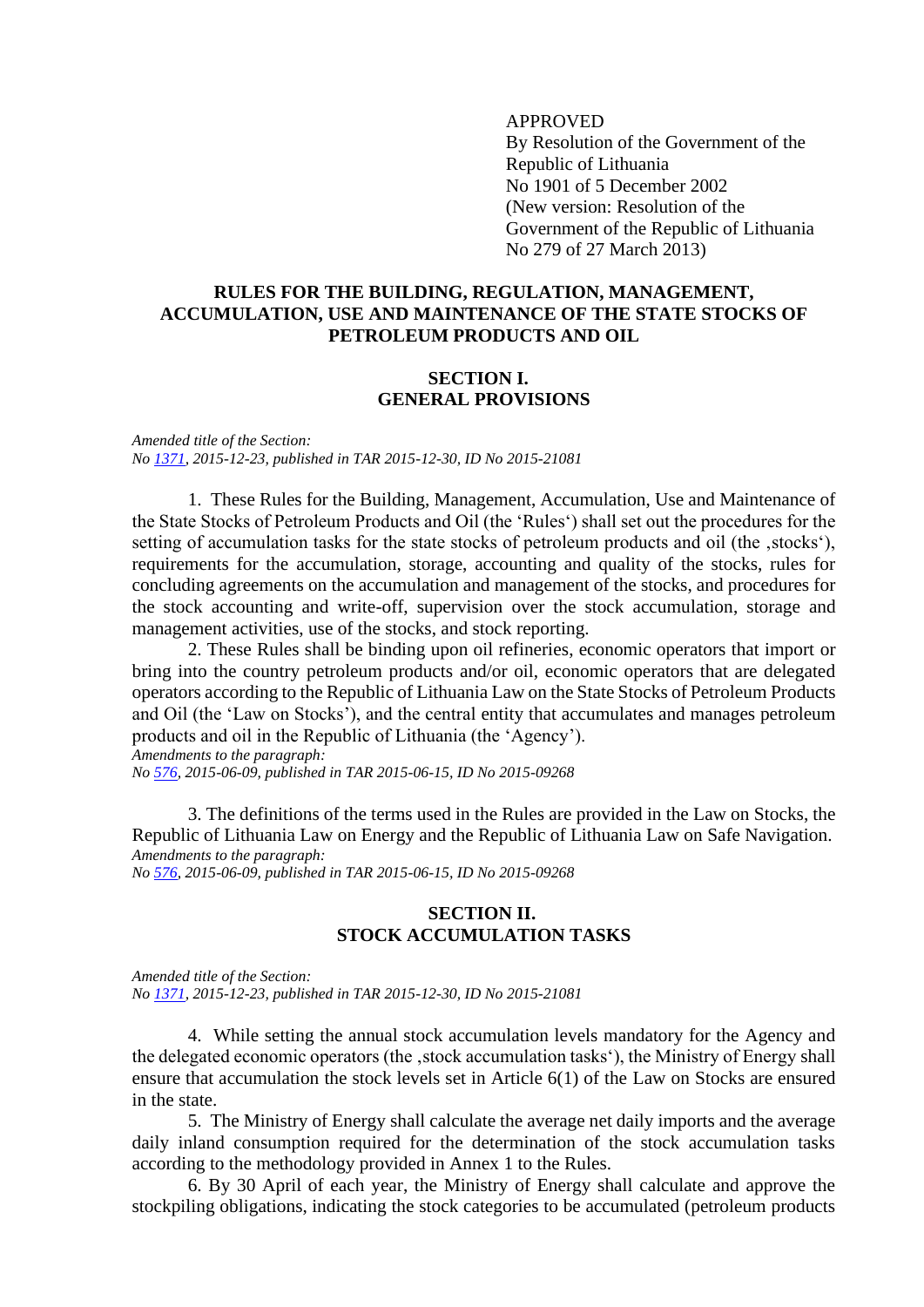specified in Article 2(7) of the Law on State Stocks), concrete stock levels, and the method used to calculate stock levels, specified in subparagraph 4.4 of Annex 1 to the Rules. For petroleum refineries that are designated as obligated enterprises under the Law on State Stocks, stockpiling obligations shall be expressed in tonnes of crude oil equivalent; for enterprises importing and bringing in petroleum products and/or oil that are designated as obligated enterprises under the Law on State Stocks as well as the Agency, stockpiling obligations shall be expressed in tonnes of petroleum products. In calculating stockpiling obligations, the Ministry of Energy shall follow the Methodology for Establishing Stockpiling Obligations set out in Annex 1 to the Rules.

*Amendments to the paragraph: No 1161, 2029-11-20, published in TAR* 

7. The Ministry of Energy shall calculate the stock accumulation tasks on the basis of the statistical information and data for the reporting year provided by the Statistics Lithuania, the procedure and scope of provision of which shall be set in the Procedure for the Submission of Information Required for the Implementation of Provisions of the Republic of Lithuania Law on the State Stocks of Petroleum Products and Oil approved by the Minister of Energy in coordination with the Statistics Lithuania.

*Amendments to the paragraph: No [302,](about:blank) 2016-03-30, published in TAR 2016-03-31, ID No 2016-06738*

8. The Ministry of Energy shall calculate and set the stock accumulation tasks for the Agency and for each delegated economic operator separately having regard to the scope of the operator's production, import and/or bringing into the country of petroleum products and to the categories of petroleum products.

*Amendments to the paragraph:*

*No [302,](about:blank) 2016-03-30, published in TAR 2016-03-31, ID No 2016-06738*

9. The stock accumulation tasks calculated and approved by the Ministry of Energy shall be valid until 30 June of next year.

*TAR note: Takes effect after the approval of the stock accumulation tasks for 2017 Amendments to the paragraph: No 1161, 2029-11-20, published in TAR* 

10. Each year, after approval of the new stockpiling obligations, the Agency and the obligated enterprises must fulfil the stockpiling obligations set for them (accumulate the stock levels specified in the stockpiling obligations) by 1 July. If tankers are not allowed to enter the port (terminal) waters by decision of the harbourmaster (head of the marine part of the terminal), obligated enterprises, in fulfilling their stockpiling obligations, may accumulate up to 15 per cent of the stock levels for a concrete category specified in the stockpiling obligations with other categories of products specified in the stockpiling obligations for a maximum of five consecutive days. Obligated enterprises must notify the Ministry of Energy by electronic means of communication at least one day in advance about the temporary accumulation of a concrete category of stocks with other categories of products specified in the stockpiling obligations, indicating the stock categories, quantities and duration, and must also submit a copy of the decision of the harbourmaster (head of the marine part of the terminal) by which tankers are not allowed to enter the port (terminal) waters as well as any other relevant information.

*Amendments to the paragraph:*

*No 1161, 2029-11-20, published in TAR*

11. The levels of crude oil and interim petroleum products accumulated by the Agency and the delegated economic operators shall be recalculated into petroleum products according to the methodology provided in Annex 1 to the Rules.

### **SECTION III.**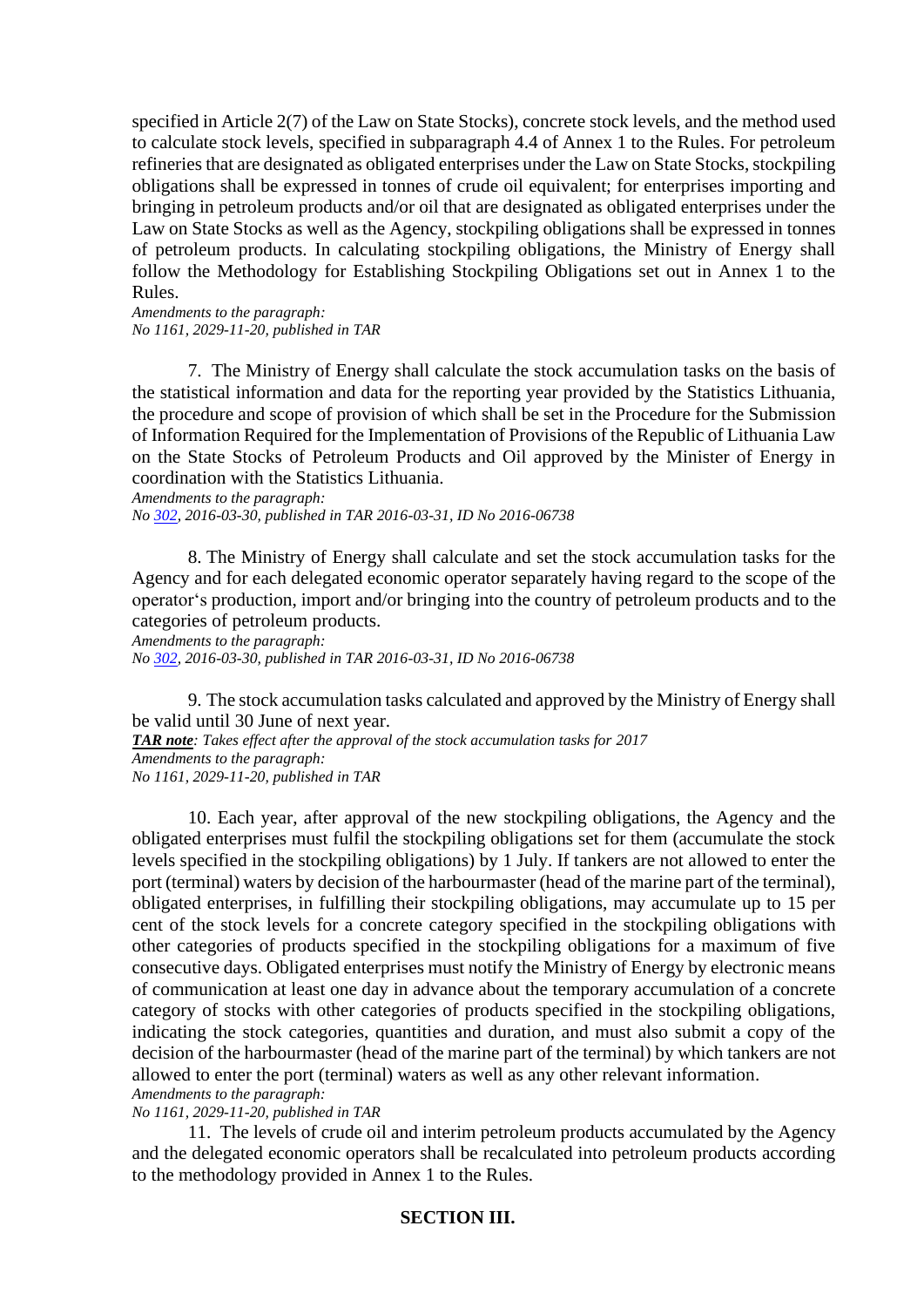## **ACTIVITIES OF THE AGENCY IN THE ACCUMULATION AND MANAGEMENT OF STOCKS**

*Amended title of the Section: No [1371,](about:blank) 2015-12-23, published in TAR 2015-12-30, ID No 2015-21081*

12. Should the Agency accumulate more stocks than set in the stock accumulation tasks approved for it including the stock levels according to the agreements concluded or to be concluded with the delegated economic operators in the process of centralised stock accumulation and management, the Agency shall apply to the Ministry of Energy in writing requesting to sell the excess stocks, to grant rights of claims to excess stocks under the agreements, or to use the excess stocks otherwise. In such a case the Agency shall submit to the Ministry of Energy reasoned proposals which of the stock excess realisation methods should be applied and how the income from the sale of the stock excess should be used; the Agency shall also provide to the Ministry of Energy information about the stock accumulation levels by stock categories.

*Amendments to the paragraph: No [576,](about:blank) 2015-06-09, published in TAR 2015-06-15, ID No 2015-09268 No [302,](about:blank) 2016-03-30, published in TAR 2016-03-31, ID No 2016-06738*

13. On receipt of the Agency's request regarding the stock excess, the Ministry of Energy shall, no later than within 20 working days after the receipt of the request, evaluate the Agency's reasoned proposals and the information about the stock accumulation levels by stock categories, take a decision to permit the Agency to realise the stock exceed or to refuse such permission, and notify the decision to the Agency in writing, specifying the reasons for the decision in the case if the Ministry of Energy has refused to grant such permission or has decided to permit realisation of the stock excess by a method other than the method proposed by the Agency. The decision of the Ministry of Energy to permit realisation of the stock excess shall specify, inter alia, the stock excess realisation method: selling the excess stocks, granting rights of claims to excess stocks under the agreements, or using the excess stocks otherwise. *Amendments to the paragraph:*

*No [302,](about:blank) 2016-03-30, published in TAR 2016-03-31, ID No 2016-06738*

14. The Agency shall monitor compliance of the quality indicators of the stocks controlled by it by the trusteeship right with the statutory requirements. Having established that the stocks quality may deteriorate to such extent that the mandatory quality indicators established in the Law on Stocks, national or European standards, technical specifications and/or company standards are no longer met, the Agency shall make a reasoned written proposal for the solution of the stock replacement matter to the Ministry of Energy. Having received such proposal from the Agency, the Ministry of Energy shall, no later than within 10 working days after receipt of the application, evaluate the reasoned proposal take a decision to replace the stocks or to extend the stocks storage, and notify the decision to the Agency in writing, specifying the reasons for the decision in the case if the decision taken by the Ministry of Energy is different from the Agency's proposal. The decision on stocks replacement taken by the Ministry of Energy shall also specify the method of stock replacement. In replacing the stocks, the Agency may temporarily reduce the stock levels by no more than 30%. The Agency shall furnish the Ministry of Energy, no later than 10 working days in advance, with a reasoned explanation about the planned temporary reduction of the stocks, specifying the stock categories and levels, the estimated duration of the temporary stock reduction and other information. The stocks may be reduced for no longer than 2 months in succession during a calendar year. *Amendments to the paragraph:*

*No [576,](about:blank) 2015-06-09, published in TAR 2015-06-15, ID No 2015-09268*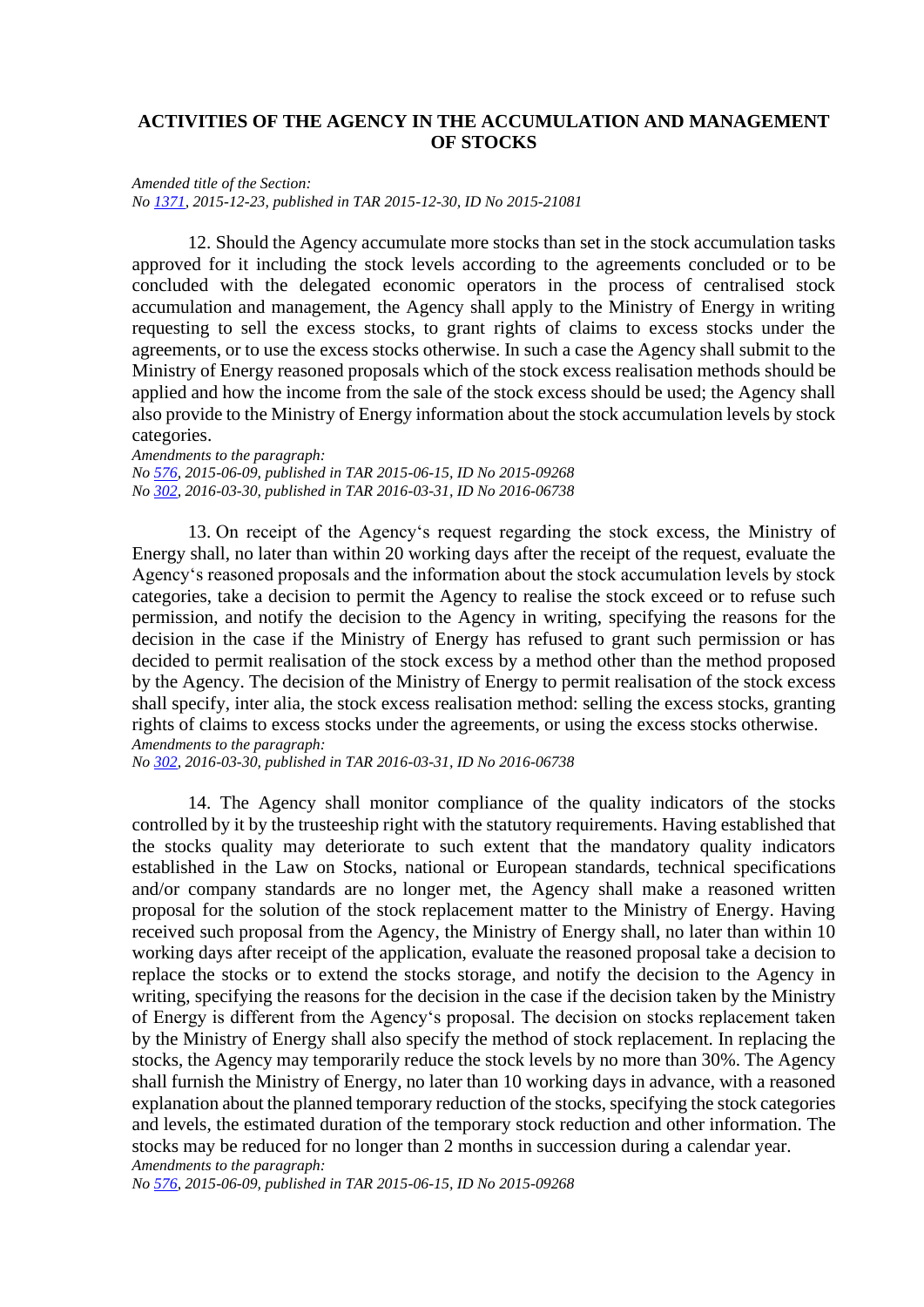15. The Agency shall provide to the delegated economic operators and other economic operators services related to the accumulation and management of the stocks. An economic operator intending to conclude an agreement on the stock accumulation and management with the Agency shall submit a security of fulfilment of its obligations, which must be acceptable to the Agency. The security shall remain valid throughout the term of the agreement on stock accumulation and management. The Agency shall publish information about the forms of securities acceptable to the Agency on its website.

16. The Ministry of Energy shall approve, on an annual basis by 31 July, tariff rates for the services of stock accumulation and management (the 'tariff rates'), applied by the Agency. The tariff rates shall take effect no earlier than 7 months after approval thereof. The Ministry of Energy shall set the tariff rates having regard to the Agency's costs and proposals for the setting of the tariff rates. In the setting and approving of the tariff rates, the Ministry of Energy shall ensure that the tariff rates do not exceed the costs of the stock accumulation and management incurred by the Agency. The Agency shall submit its proposals and requisite information to the Ministry of Energy on an annual basis by 30 June. The tariff rates approved by the Ministry of Energy shall remain in effect until new tariff rates take effect. New tariffs shall not apply to Agency's agreements on stock accumulation and management that had been concluded prior to the approval of such tariff rates.

*Amendments to the paragraph: No 1161, 2029-11-20, published in TAR*

16<sup>1</sup>. In order to fulfil its duty of central accumulation and management of the stocks, the Agency shall, after receiving, within the time limits set in the Law on Stocks, applications of the delegated economic operators for the conclusion of agreements on the full or partial stock levels the accumulation and management of which is mandatory for them, conclude agreements with such operators on the accumulation and management of the stock levels specified in their applications. The Agency shall approve and publish, on its website, the procedure for the submission of the said applications and for acting on them.

*Paragraph added: No [302,](about:blank) 2016-03-30, published in TAR 2016-03-31, ID No 2016-06738*

 $16<sup>2</sup>$ . On receipt of the delegated economic operators' applications referred to in p.  $16<sup>1</sup>$  of the Rules, the Agency shall assess the need for the acquisition of the stock storage services (terminal services) and of the acquisition of stocks and/or rights of claim to the stocks, and shall organise such acquisition according to a procedure established in the Law on Stocks as necessary.

*Paragraph added: No [302,](about:blank) 2016-03-30, published in TAR 2016-03-31, ID No 2016-06738*

## **SECTION IV. CONCLUDING AGREEMENTS ON STOCK ACCUMULATION AND MANAGEMENT**

*Amended title of the Section: No [1371,](about:blank) 2015-12-23, published in TAR 2015-12-30, ID No 2015-21081*

17. A delegated economic operator intending to conclude (or amend/renew) an agreement on stock accumulation and management with other economic operators registered in the Republic of Lithuania that provide the stock accumulation and management services and hold excess stocks or stockholding capacities (except for agreements with the Agency), such operator shall give the Ministry of Energy a 5 (five) working days' written notice by providing the information and documents listed in p. 19 below.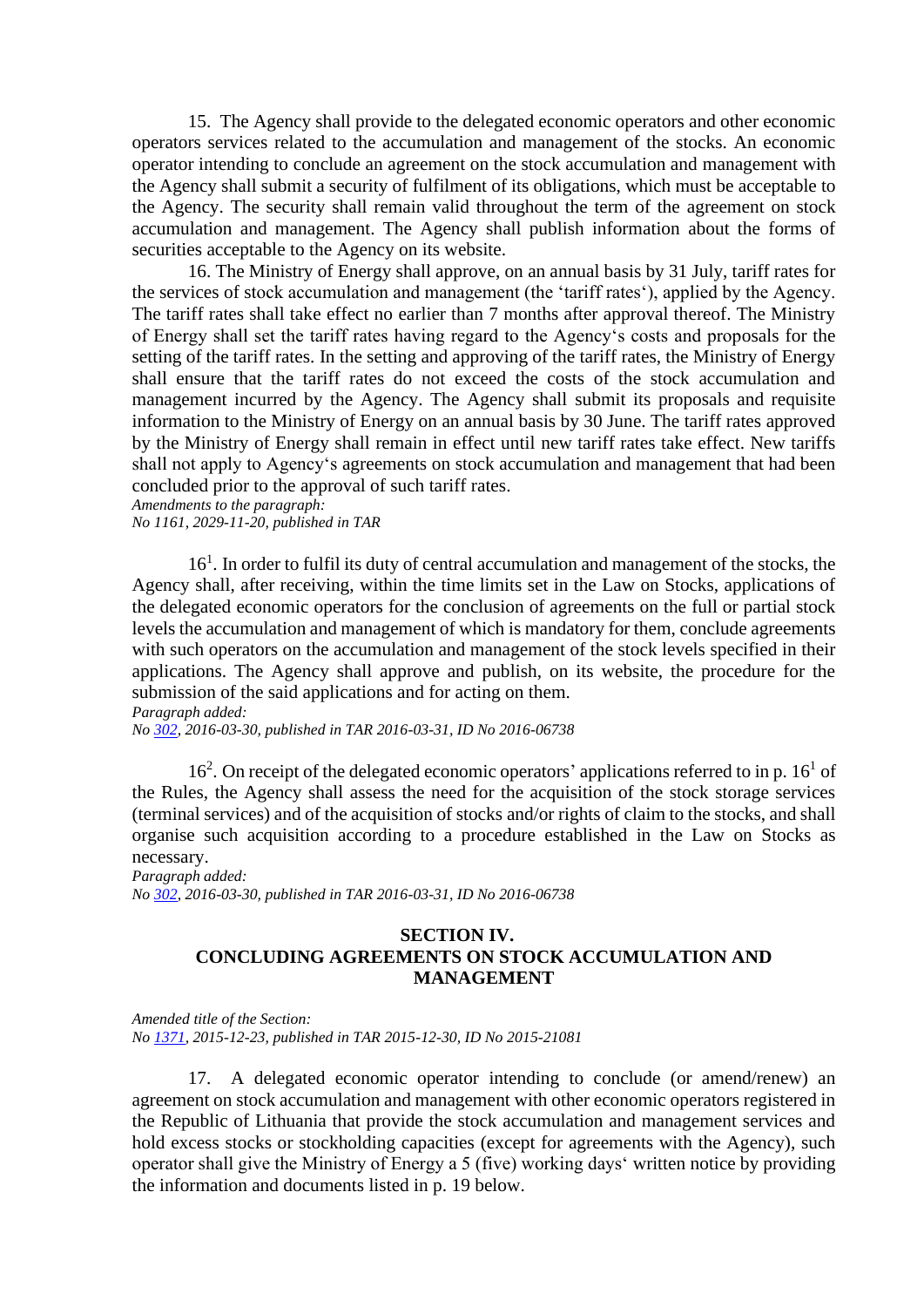18. Where the delegated economic operators or the Agency intend to conclude (or amend/renew) an agreement on stock accumulation and management with central stockholding entities of other Member States or other Member States' entities holding excess stocks or stockholding capacities, a prior consent of the Ministry of Energy shall be obtained. The Ministry of Energy shall issue such consent according to a procedure set out in p. 22 and 23 of the Rules.

19. The following information and documents shall be submitted to the Ministry of Energy in the cases referred to in p. 17 and 18 of the Rules:

19.1. A letter stating:

19.1.1. name and registered office address of the economic operator;

19.1.2. name and registered office address of the entity with which the operator intends to conclude (or amend/renew) an agreement on stock accumulation and management;

19.1.3. estimated term of validity of the agreement on stock accumulation and management;

19.1.4. information on the stocks to be accumulated and managed: categories, quantities in tonnes and/or cubic meters at 15°C;

19.1.5. intended exact place of the stocks storage (name and address of the terminal);

19.2. A draft agreement on stock accumulation and management or draft agreement on amendment to/extension of such agreement, or an agreement in effect; where such documents are drawn up in a language other than the Lithuanian language, a translation into Lithuanian certified according to a procedure prescribed by law shall be submitted;

19.3. Documents proving that the risk of a failure to fulfil the obligation arising from the intended agreement on stock accumulation and management (or amendments thereto/renewal thereof) by the method of right of claim will be insured or secured otherwise during the term of validity of the agreement; where such documents are drawn up in a language other than the Lithuanian language, a translation into Lithuanian certified according to a procedure prescribed by law shall be submitted; an acceptable security against the said risk shall be a letter of guarantee issued by a bank registered in the Republic of Lithuania or another EU Member State or an international financial institution for the amount not smaller than the value of the stocks or a surety bond issued by an insurance company registered in the Republic of Lithuania or another EU Member State that is entitled to provide surety insurance services for the amount not smaller than the value of the stocks.

20. Where, in the case referred to in p. 18 above, a prior consent of the Ministry of Energy is required but the application referred to in p. 19 and filed to the Ministry of Energy is incomplete or not drawn up improperly and/or not all the documents required under p. 19 have been submitted, the Ministry of Energy shall inform the applicant, no later than within 5 working days after the receipt of the application, about the missing information and/or documents that must be submitted.

21. Where, in the case referred to in p. 17 above, a prior notice to the Ministry of Energy is required, the duty to inform the Ministry of Energy shall be deemed to be fulfilled after the economic operator has submitted all the documents and information required under p. 19 above.

22. Where, in the case referred to in p. 18 above, a prior consent of the Ministry of Energy is required, the Ministry of Energy shall, in deciding on whether the consent should be given, shall consider whether:

22.1. the agreement is to be concluded with entities meeting the requirements of the Law on Stocks:

22.2. the draft agreement on stocks accumulation and management meeting the requirements of the Law on Stocks;

22.3. stocks held by the entities and their stockholding capacities meet the requirements of the Law on Stocks;

22.4. the place of holding stocks meet the requirements of the Law on Stocks;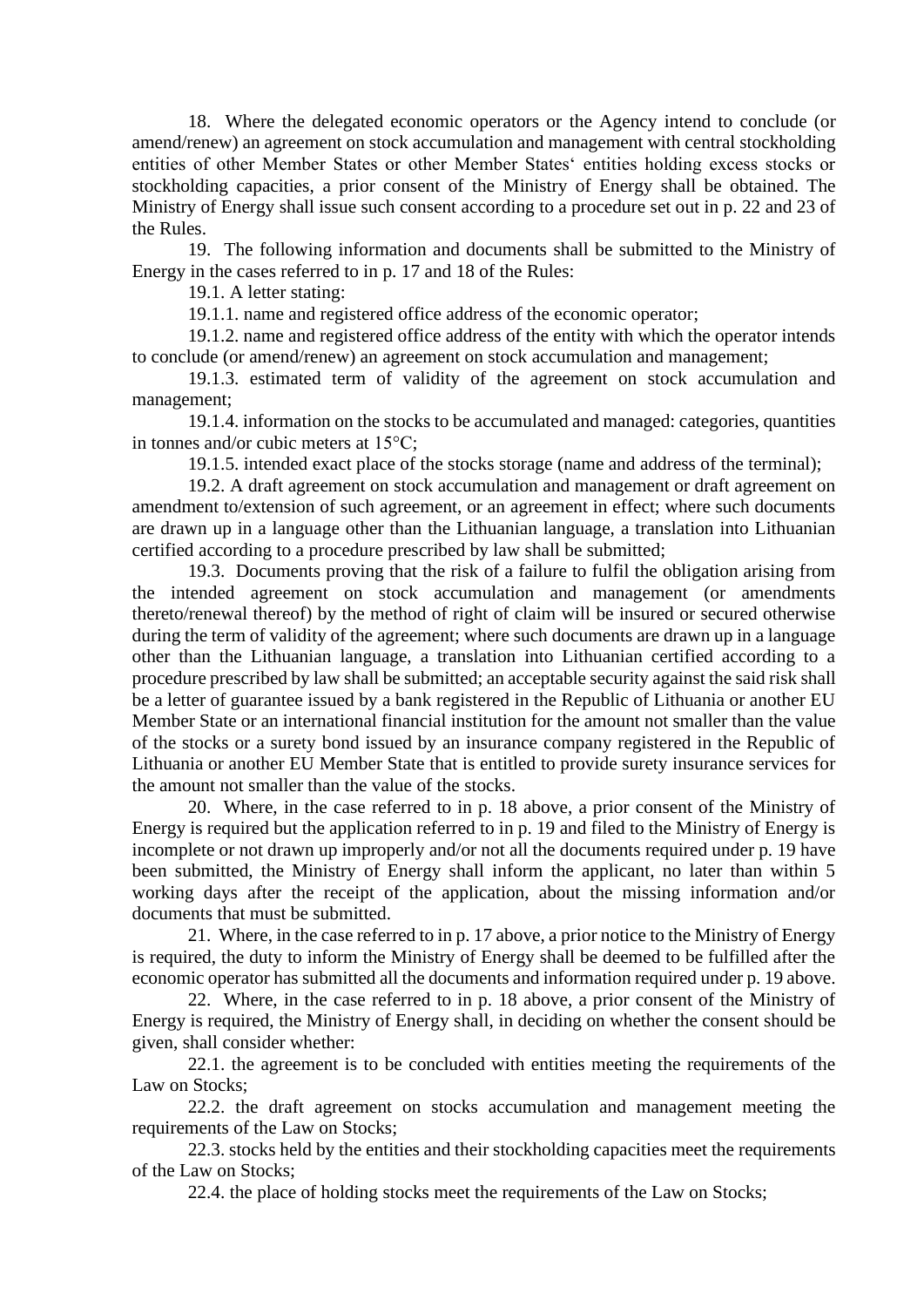22.5. consents to the intended agreement have been obtained from competent authorities of other Member States in which the stocks will he held.

23. On receipt of the documents required for the consent, the Ministry of Energy shall issue, within 15 working days, its consent or inform the Agency or the delegated economic operator in writing about its refusal to give the consent, specifying the reasons therefor. The Ministry of Energy shall refuse the consent if at least one condition set out in p. 22 above is not met. If all conditions have been met, the Ministry of Energy shall be obliged to give its consent. Decision of the Ministry of Energy may be appealed against according to a procedure prescribed by law.

24. In all cases, the Agency and the delegated economic operators shall submit copies of the agreements on stock accumulation and management or the agreements on amendments thereto/renewal thereof referred to in p. 17 and 18 of the Rules within 5 working days after conclusion of the agreement.

25. The procedure for giving consents by the Ministry of Energy set out in the Section shall also apply in cases where a consent of the Ministry of Energy to the conclusion of agreements on stock accumulation and management in the territory of the Republic of Lithuania is required according to legal acts of other Member States or agreements with other Member States or competent authorities thereof or other institutions/agencies thereof that are authorised to accumulate and manage specific and emergency stocks (the central stockholding entities, CSE).

26. The Agency and the delegated economic operators that have concluded agreements on stock accumulation and management with other entities shall be liable for the proper fulfilment of the stock accumulation tasks.

### **SECTION V. STOCK ACCOUNTING**

*Amended title of the Section: No [1371,](about:blank) 2015-12-23, published in TAR 2015-12-30, ID No 2015-21081*

27. Accounting for the stocks shall be kept in accordance with the Rules for Accounting for Petroleum Products, Bioproducts, Other Combustible Liquid Products and Natural Gas approved by the Head of the State Inspectorate under the Ministry of Finance of the Republic of Lithuania and other legal acts governing accounting for petroleum products. *Amendments to the paragraph:*

*No [576,](about:blank) 2015-06-09, published in TAR 2015-06-15, ID No 2015-09268*

28. The stock accounting shall ensure that determining the levels/quantities, composition, storage locations, and accumulation and management costs of the stocks is possible.

29. The stocks shall be accounted for separately from production and/or commercial stocks in the entity's accounts.

30. The Agency and the delegated economic operators shall have, at their registered offices or at the actual place of business, documents on all the stocks irrespective of the location where the stocks are held.

### **SECTION VI. STOCKS WRITING OFF**

*Amended title of the Section: No [1371,](about:blank) 2015-12-23, published in TAR 2015-12-30, ID No 2015-21081*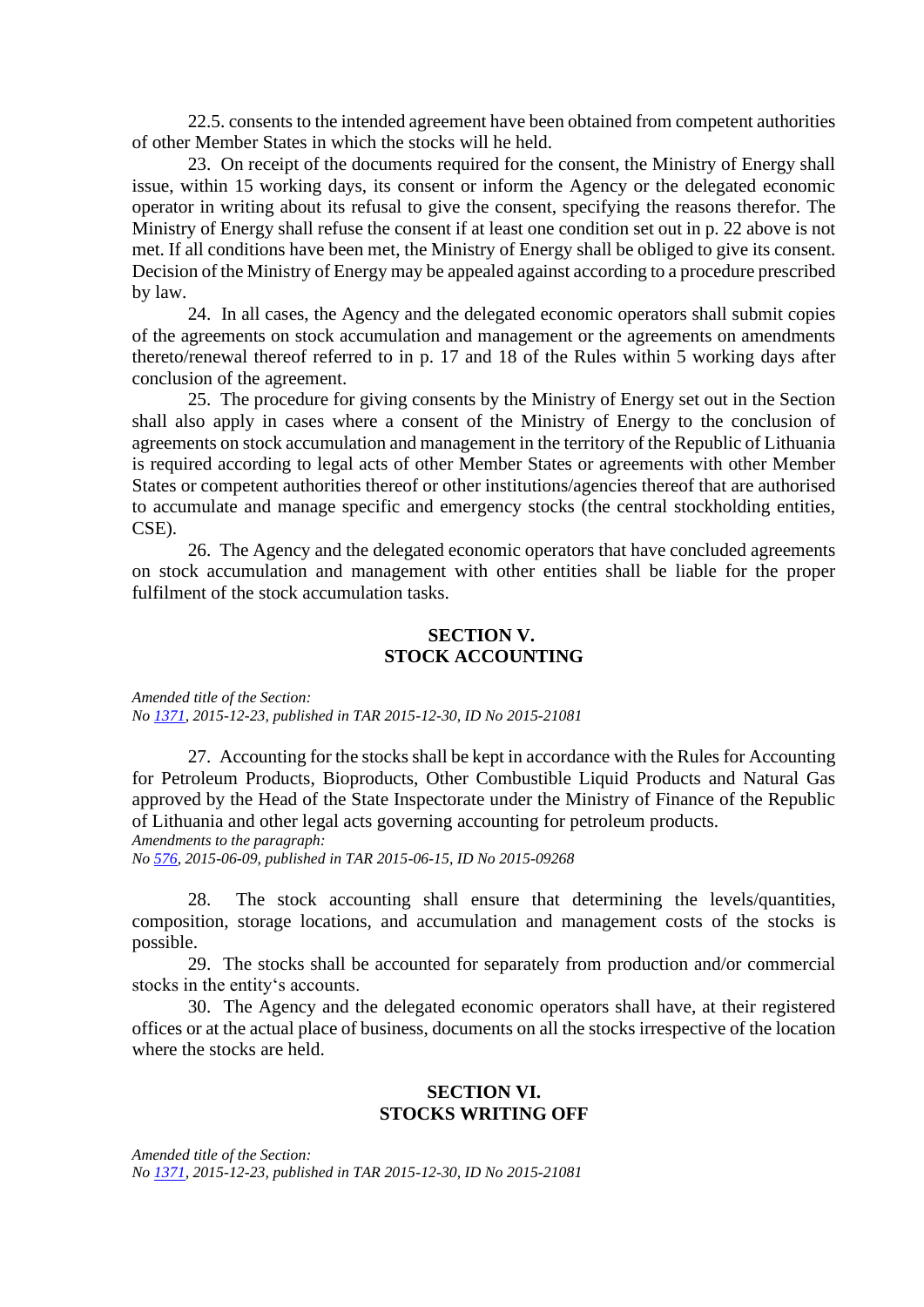31. The Agency and the delegated economic operators may write off the following stock losses:

31.1. Losses of petroleum products due to natural loss, not exceeding the fuel natural loss rates set by the Ministry of Energy;

31.2. Losses due to samples that must be taken for laboratory analyses for quality control purposes.

### **SECTION VII. SUPERVISION OVER STOCK ACCUMULATION, MANAGEMENT AND QUALITY**

*Amended title of the Section: No [1371,](about:blank) 2015-12-23, published in TAR 2015-12-30, ID No 2015-21081*

32. The National Energy Regulatory Council (hereinafter referred to as "the Council") shall inspect the Agency and the obligated enterprises at least once per year. Inspections shall be carried out upon receipt of the written request of the Ministry of Energy. The request of the Ministry of Energy shall contain information on which enterprises are to be inspected and by what date. Upon receiving information from the Ministry of Energy about the planned stock inspections, the Agency shall, within three working days, provide the Council with an extract from the state information system for stocks of petroleum products and oil, which includes the location of the stocks of the enterprises being inspected and the name and contact details of the person representing the enterprise. Representatives of other Member States may take part in Council inspections if the inspection is of stocks being held within the territory of the Republic of Lithuania on behalf of other Member States or central stockholding entities.

33. The Agency, obligated enterprises and other enterprises providing stockpiling and management services must enable the Council to inspect the stocks. Upon conducting the inspection, the Council shall draw up a report specifying the stock levels established during the inspection, the technical condition of the tanks, the defects found during the inspection, and binding instructions. A report shall also be drawn up in the event that the Council is not enabled to conduct or is otherwise prevented from conducting the inspection, in which case it shall be stated in the report that no stocks have been accumulated. The Council shall inform the Ministry of Energy of the results of the inspection conducted and shall submit a copy of the report within the time limits set out in the request of the Ministry of Energy. The format and procedure for completing the report shall be determined by the Council.

34 Compliance of the quality of stocks with legislative requirements shall be controlled at the Agency and the obligated enterprises by the State Consumer Rights Protection Authority. These controls must be carried out at the same time that the Council inspects how stocks are being accumulated and managed at the Agency and the obligated enterprises. The procedure for and frequency of inspections of stock quality compliance with legislative requirements shall be determined by the State Consumer Rights Protection Authority.

*Amendments to the paragraph:*

*No [1371,](about:blank) 2015-12-23, published in TAR 2015-12-30, ID No 2015-21081*

### **SECTION VIII. USE OF STOCKS**

*Amended title of the Section: No [1371,](about:blank) 2015-12-23, published in TAR 2015-12-30, ID No 2015-21081*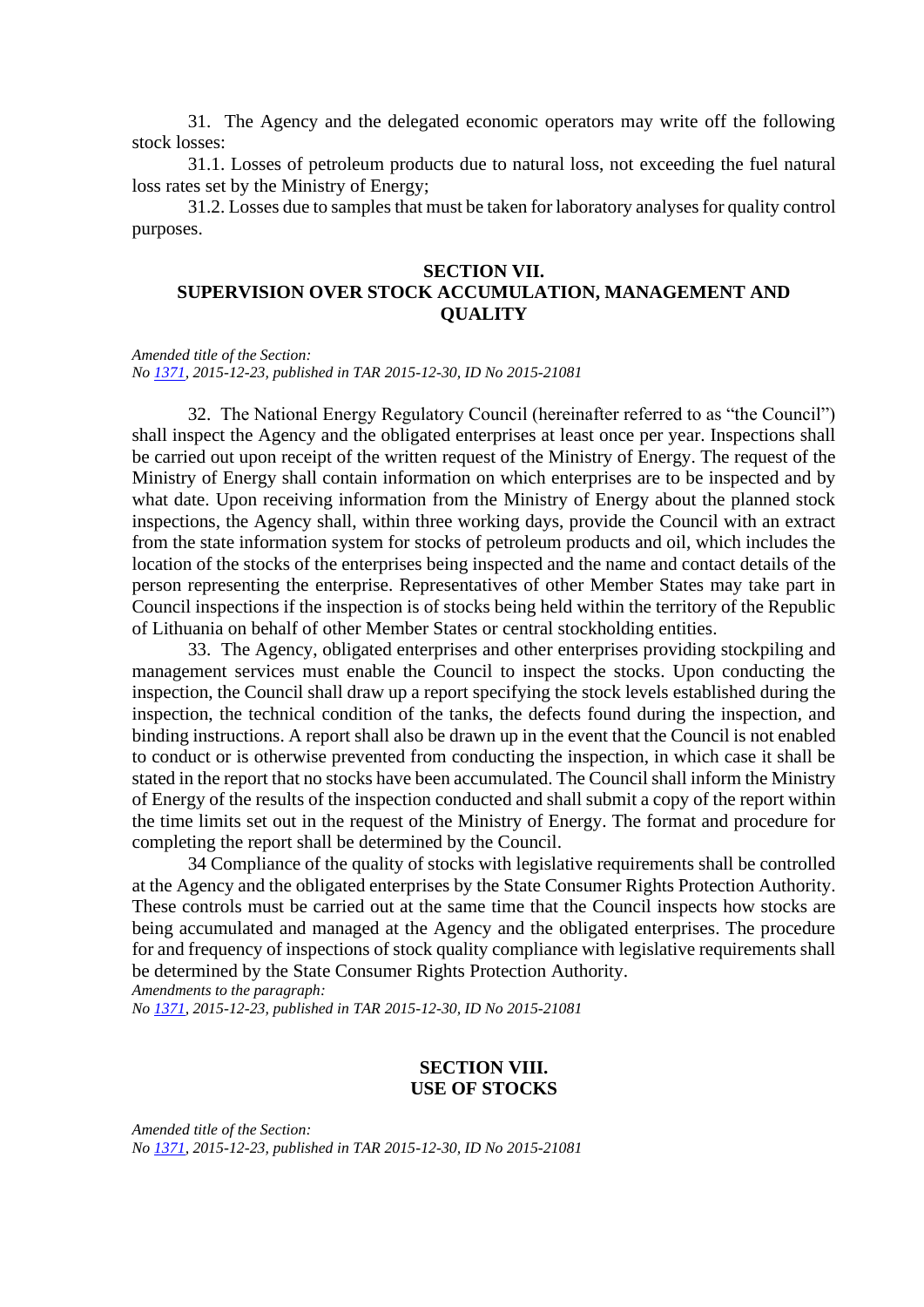35. If the stocks are use, the Ministry of Energy shall inform the European Commission and the International Energy Agency, no later than within 5 working days after the use, about the fact of the stocks' use specifying the time limit for the restoration of the stocks level.

36. Where there are grounds for performing the procedures set out in Article 17 of the Law on Stocks, restrictions on the right to transfer the stocks held in the territory of the Republic of Lithuania on behalf of another Member State or the right to use such stocks shall be prohibited.

### **SECTION IX.**

# **STOCK REPORTING AND STOCK INFORMATION SYSTEM**

*Amended title of the Section: No [1371,](about:blank) 2015-12-23, published in TAR 2015-12-30, ID No 2015-21081*

37. The following stock reports shall be prepared according to a procedure set out in Annex 2 to these Rules and shall be submitted to the European Commission: statistical summaries of stocks and statistical summaries of specific stocks, to the International Energy Agency – statistical summaries of stocks.

38. The Ministry of Energy shall, in the manner prescribed by legislation, establish the state information system for stocks of petroleum products and oil (hereinafter referred to as "the stock information system"). The stock information system is meant to collect data on specific stocks and other required stocks according to the categories set out in Chapter 3.4 of Annex A of Regulation (EC) No 1099/2008 of the European Parliament and of the Council of 22 October 2008 on energy statistics, including the information needed to accurately identify the warehouse, processing plant or storage facility where the stock in question is located, as well as its quantity, ownership and nature. Extracts from the stock information system shall be provided to the European Commission in accordance with the procedure laid down in Annex 2 to the Rules.

39. The delegated economic operators shall submit to the Agency, on an annual basis by 1 April, in writing or electronically via the Stocks IS, information about the average monthly costs of stock management per tonne (by stock categories) for the reporting year. *Amendments to the paragraph: No [576,](about:blank) 2015-06-09, published in TAR 2015-06-15, ID No 2015-09268*

40. Ministry of Energy shall send to the European Commission a notice specifying the

levels of specific stocks of petroleum products to be accumulated according to the Law on Stocks by categories and the time limit for the fulfilment of this obligation. The notice shall be published in the Official Journal of the European Union.

### **SECTION X. FINAL PROVISIONS**

41. A person that violates these Rules shall be brought to account according to a procedure prescribed by the Lithuanian law.

42. Complaints and disputes related to these Rules shall be considered according to a procedure prescribed by the Lithuanian law.

\_\_\_\_\_\_\_\_\_\_\_\_\_\_\_\_\_\_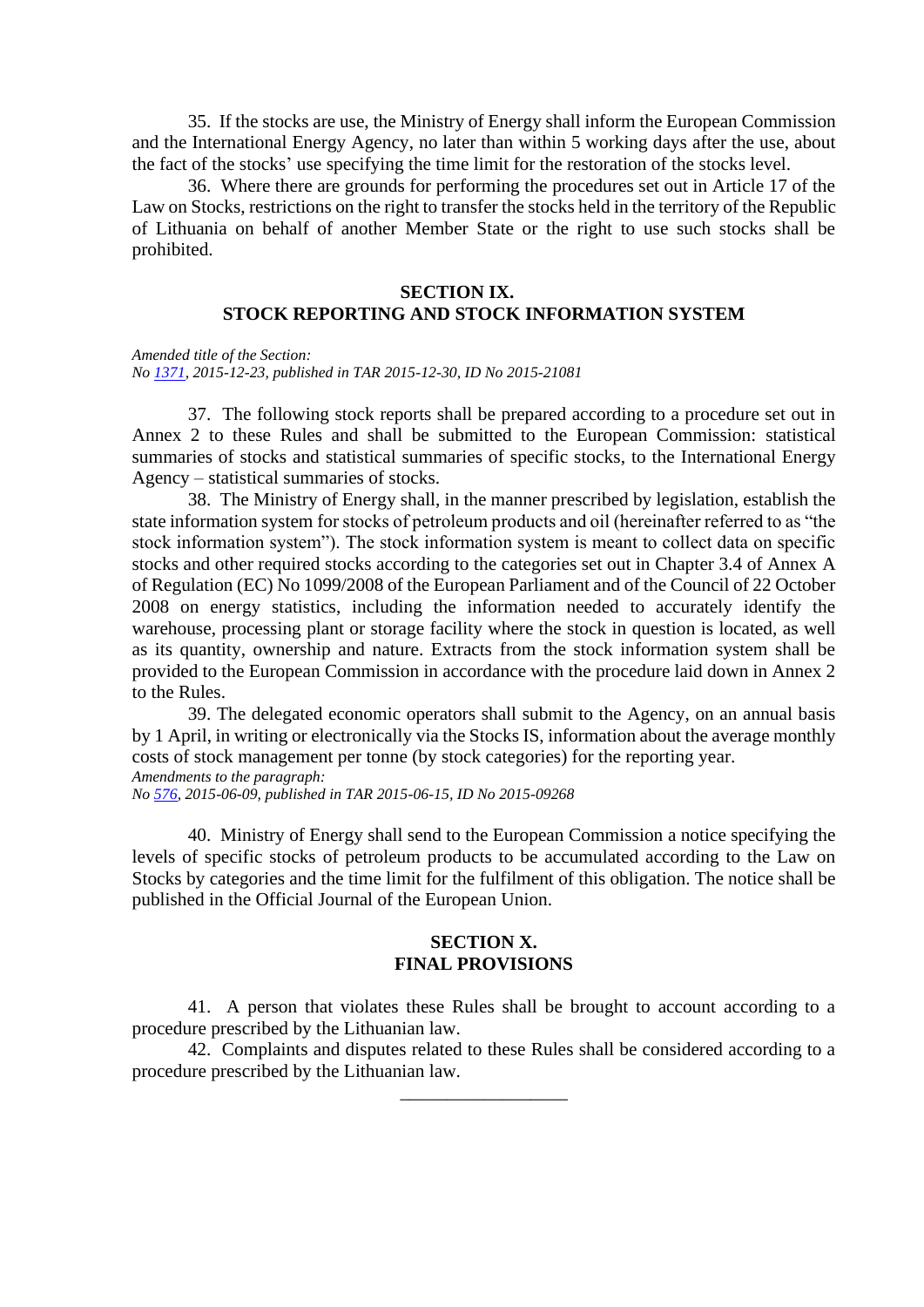Annex 1 to the Rules for the Building, Regulation, Management, Accumulation, Use and Maintenance of the State Stocks of Petroleum Products and Oil

#### **METHODOLOGY FOR THE SETTING OF STOCK ACCUMULATION TASKS**

1. The stock accumulation tasks shall be set on the basis of the average net petroleum product imports for the past calendar year (reporting year) or the average daily inland consumption, which shall be expressed in the crude oil equivalent.

#### **SECTION I. CALCULATION OF THE CRUDE OIL EQUIVALENT USED FOR DETERMINING THE PETROLEUM PRODUCT IMPORTS**

*Amended title of the Section: No 1161, 2029-11-20, published in TAR*

2. The crude oil equivalent used to express imports of petroleum products must be calculated using the following method:

2.1. the sum of net imports of crude oil, natural gas liquids (NGL), refinery feedstocks and other hydrocarbons, as defined in Chapter 3.4 of Annex A of Regulation (EC) No 1099/2008 of the European Parliament and of the Council of 22 October 2008 on energy statistics, shall be calculated and adjusted to take account of any stock changes. From the resulting figure, one of the following figures shall be deducted for naphtha yield:

2.1.1. 4 per cent;

2.1.2. the average naphtha yield;

2.1.3. the net actual naphtha consumption;

2.2. the sum of the net imports of all other petroleum products, as defined in Chapter 3.4 of Annex A of Regulation (EC) No 1099/2008 of the European Parliament and of the Council of 22 October 2008 on energy statistics, shall be calculated and adjusted to take account of stock changes and shall be multiplied by a factor of 1.065

2.3. the sum of the figures resulting from performing the steps set out in subparagraphs 2.1 and 2.2 of Annex 1 to this resolution is the crude oil equivalent;

2.4. the amount of oil and/or petroleum products present in international marine bunkers (as they are defined in Chapter 2.1 of Annex A of Regulation (EC) No 1099/2008 of the European Parliament and of the Council of 22 October 2008 on energy statistics) (hereinafter referred to as "international marine bunker") shall not be included in the calculation.

### **SECTION II CALCULATION OF THE CRUDE OIL EQUIVALENT USED FOR DETERMINING THE INLAND CONSUMPTION**

*Amended title of the Section: No 1161, 2029-11-20, published in TAR*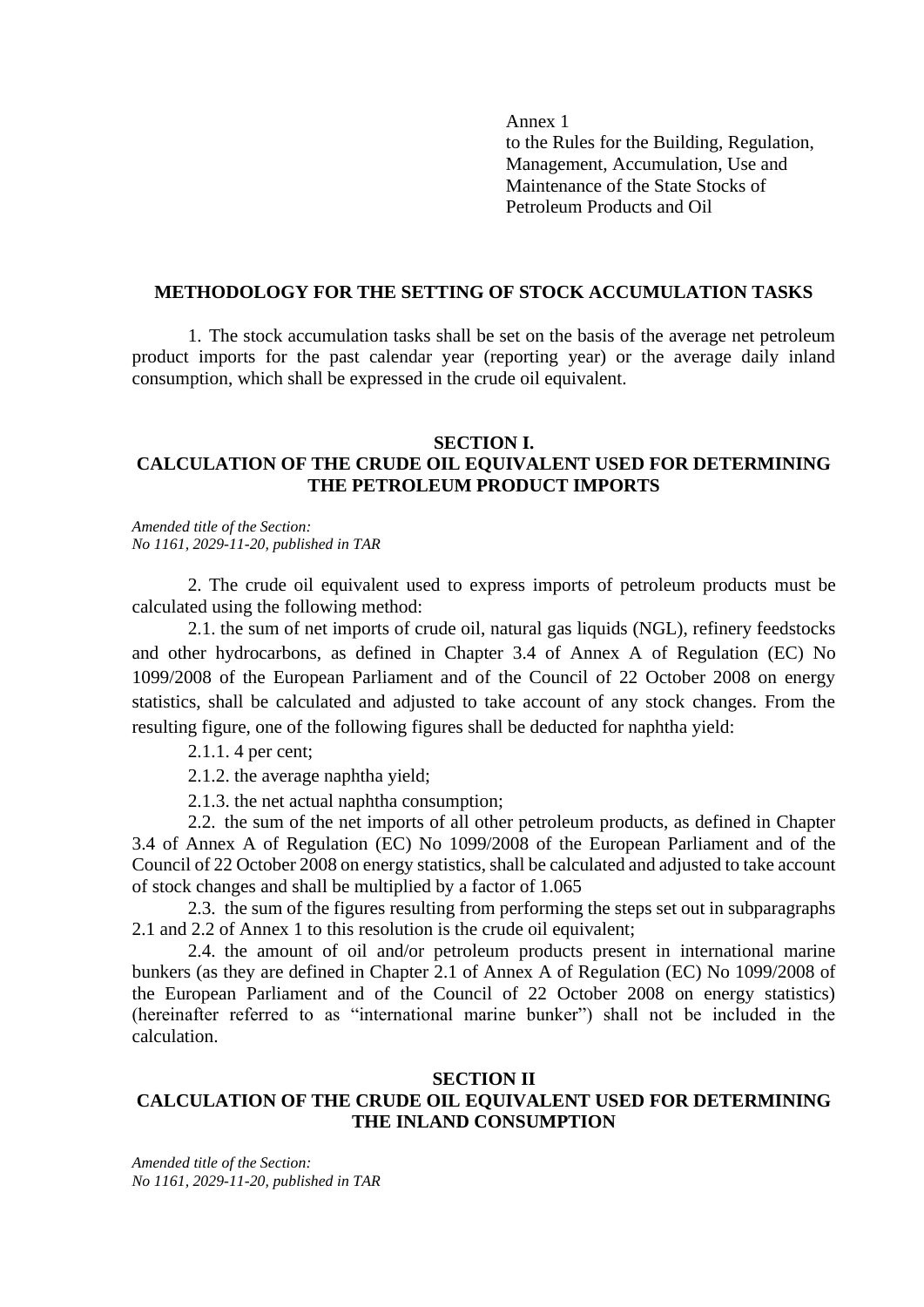3. The crude oil equivalent used to express inland consumption must be calculated using the following method:

3.1. the sum of the aggregate observed gross inland deliveries (as they are defined in Section 3.2.2.11 of Annex C to Regulation (EC) No 1099/2008 of the European Parliament and of the Council of 22 October 2008 on energy statistics) is established for the following products (as they are defined in Section 4 of Annex B to Regulation (EC) No 1099/2008 of the European Parliament and of the Council of 22 October 2008 on energy statistics): motor gasoline, aviation gasoline, gasoline-type jet fuel (naphtha-type jet fuel or JP4), kerosene-type jet fuel, other kerosene, gas and/or diesel oil (distillate fuel oil) and fuel oil (high sulphur content and low sulphur content);

3.2. the resulting amount is multiplied by a factor of 1.2;

3.3. the amount of petroleum products present in international marine bunkers shall not be included in the calculation.

## **SECTION III CALCULATION OF STOCK LEVELS**

*Amended title of the Section: No 1161, 2029-11-20, published in TAR*

4. Stock levels shall be calculated according to the following principles:

4.1. Each specific quantity shall be included in the calculations only once;

4.2. Crude oil stock quantities shall be reduced by 4%, which corresponds to the average yield expressed in naphtha;

4.3. Naphtha and petroleum product stocks held in international marine bunkers shall not be included;

4.4. Levels of other petroleum products that are included in the stocks shall be calculated by one of the following methods (the selected method shall be applied throughout the calendar year):

4.4.1. by summing up the stocks of petroleum products identified in Chapter 3.4 of Annex A to Regulation (EC) No 1099/2008 of the European Parliament and of the Council of 22 October 2008 on energy statistics and calculating the crude oil equivalent by multiplying the resulting quantity by a factor of 1.065;

4.4.2. summing up the stocks of the following products only: motor gasoline, aviation gasoline, gasoline-type jet fuel (naphtha-type jet fuel or JP4), kerosene-type jet fuel, other kerosene, gas/diesel oil (distillate fuel oil) and fuel oil (high sulphur content and low sulphur content) and calculating the crude oil equivalent – by multiplying the obtained quantity by a coefficient 1.2.

5. The calculation of the stock levels may include the quantities held in:

- 5.1. tanks of oil refineries;
- 5.2. bulk terminals;
- 5.3. pipeline tankage;
- 5.4. barges;
- 5.5. in intercoastal tankers;
- 5.6. in oil tankers in port;
- 5.7. in inland ship bunkers;
- 5.8. in storage tank bottoms;
- 5.9. as working stocks.

6. The stock quantities referred to in p. 5 above shall not be included (except for the quantities held in tanks of oil refineries, pipeline tankage or bulk terminals) in the levels of specific stocks if the levels of such stocks are calculated separately from the mandatory stocks.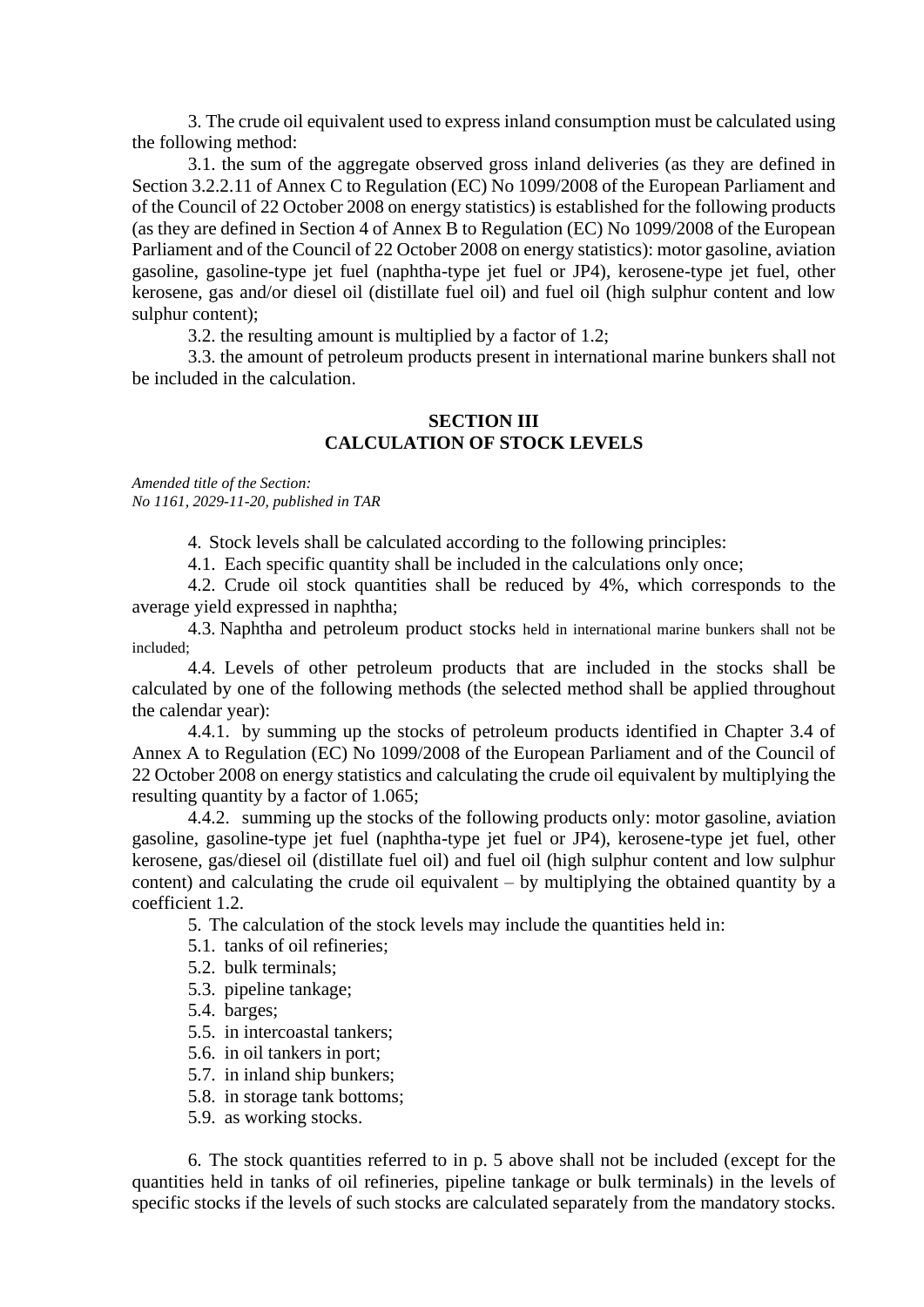7. The following stock quantities shall not be included in the calculation of the stock levels:

7.1. crude oil not yet produced;

7.2. quantities held in pipelines, rail tank cars, seagoing ship bunkers, in service stations and retail stores, by other consumers, in tankers at sea, and as military stocks.

8. In the calculation of the stock levels, all the stock quantities included shall be reduced by 10%. All the quantity included in relevant calculation shall be reduced by such percent. Such reduction by 10% shall not apply to the calculation of specific stock levels and levels of various categories of specific stocks if specific stocks are held separately from other stocks. When providing information on accumulated stocks for the purposes of the Law on Stocks, the delegated economic operators shall specify the level of accumulated stocks. *Amendments to the paragraph:*

*No [302,](about:blank) 2016-03-30, published in TAR 2016-03-31, ID No 2016-06738*

9. The stock levels being accumulated shall be calculated on the basis of data for the reporting year. During the period from 1 January to 30 June of each calendar year, the daily averages of net imports and inland consumption shall be established (calculated) on the basis of import or consumption data for the penultimate calendar year.

10. This methodology shall apply only to those categories of specific stocks that have been selected for accumulation.

11. Any petroleum product may be included, at the same time, in the calculation of both mandatory stocks and specific stocks if it meets the requirements laid down for the stocks of both types.

### **SECTION IV. BIOFUEL AND ADDITIVES**

*Amended title of the Section: No [1371,](about:blank) 2015-12-23, published in TAR 2015-12-30, ID No 2015-21081*

12. In the calculation of the stock accumulation tasks, biofuel and non-hydrocarbon compounds added or mixed into petroleum products in order to change their properties (the additives) shall be taken into account only if the biofuel and the additives were mixed with relevant petroleum products.

13. Biofuel and additives shall be taken into account when calculating the actual quantity of the stocks held if they

13.1. have been mixed with relevant petroleum products; or

13.2. are stored in the territory of the Republic of Lithuania in accordance with set requirements provided that they will be mixed with petroleum products and will be used in the transport sector.

#### **SECTION V**

## **SETTING STOCK ACCUMULATION TASKS FOR DELEGATED ECONOMIC OPERATORS**

14. The stocks accumulation tasks shall be calculated for the delegated economic operators in tonnes of petroleum products and tonnes expressed in crude oil equivalent depending on the stock levels calculation method applied according to p. 4.4 above:

14.1. If the state accumulates an amount equal to the average daily net imports requirement for 90 days: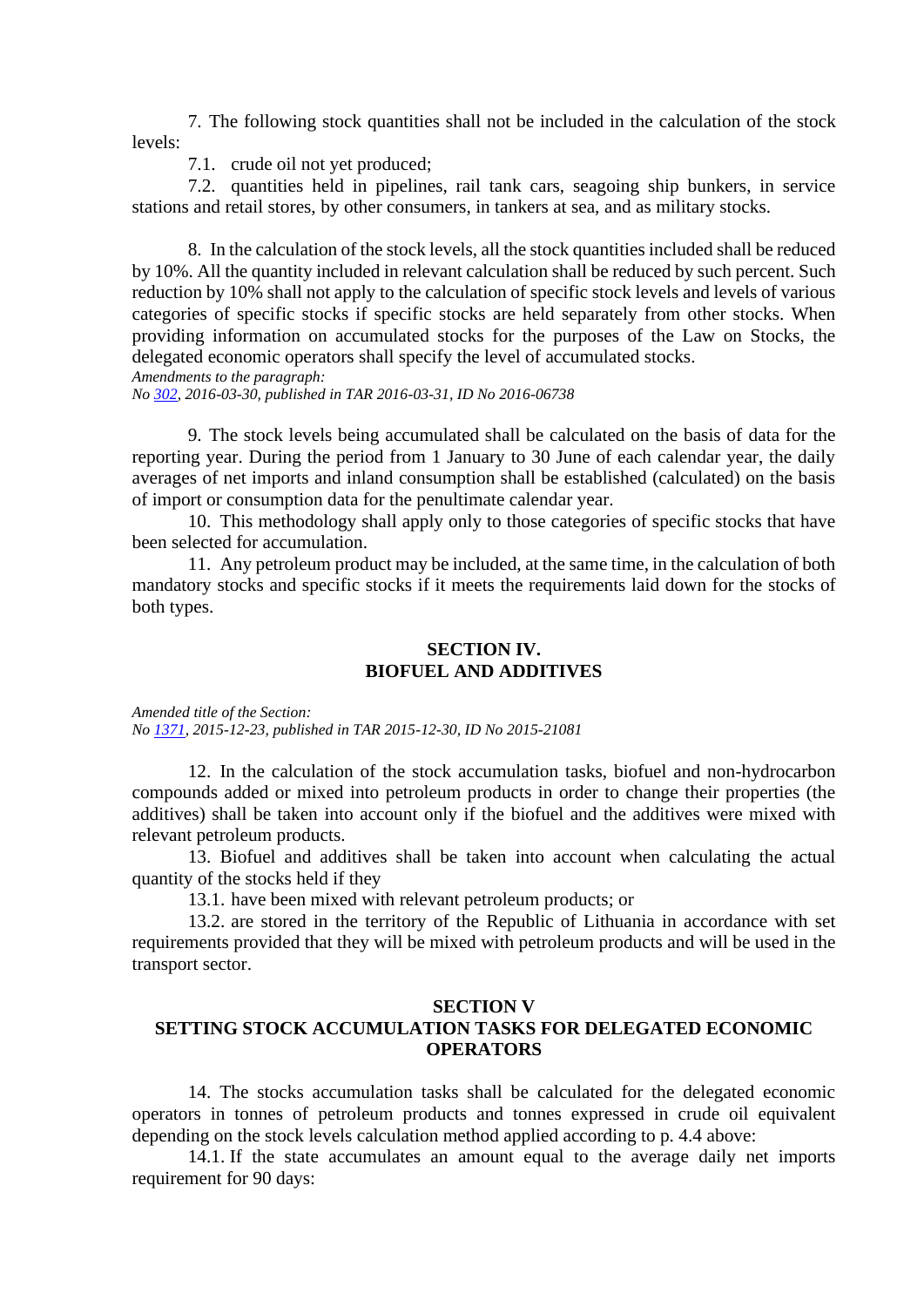14.1.1. The stocks accumulation tasks shall be calculated in tonnes of petroleum products according to the following principles: the quantity produced and realised in the country and imported and/or brought in for inland consumption in the reporting year shall be divided by 365, multiplied by 60 and divided by a coefficient 0.9;

14.1.2. The stocks accumulation tasks shall be calculated in tonnes expressed in crude oil equivalent according to the following principles: the stocks quantities in tonnes obtained in p. 14.1.1 above shall be multiplied by the coefficient referred to therein and by a coefficient 0.9;

or

14.2. If the state accumulates an amount equal to the average daily net imports requirement for 61 days:

14.2.1. The stocks accumulation tasks shall be calculated in tonnes of petroleum products according to the following principles: the quantity produced and realised in the country and imported and/or brought in for inland consumption in the reporting year shall be divided by 365, multiplied by 31 and divided by a coefficient 0.9;

14.2.2. The stocks accumulation tasks shall be calculated in tonnes expressed in crude oil equivalent according to the following principle: the stocks quantities in tonnes obtained in p. 14.2.1 above shall be multiplied by the coefficient referred to therein and by a coefficient 0.9.

15. Where the delegated operators calculate the stocks accumulation tasks in tonnes of petroleum products, the requirement to reduce the quantity by 10% set in p. 8 above shall not apply. Such requirement shall apply in the recalculation of the stocks accumulation task in tonnes into the task in tonnes expressed in crude oil equivalent. *Section added:*

 $\overline{\phantom{a}}$  , where  $\overline{\phantom{a}}$ 

*No [302,](about:blank) 2016-03-30, published in TAR 2016-03-31, ID No 2016-06738*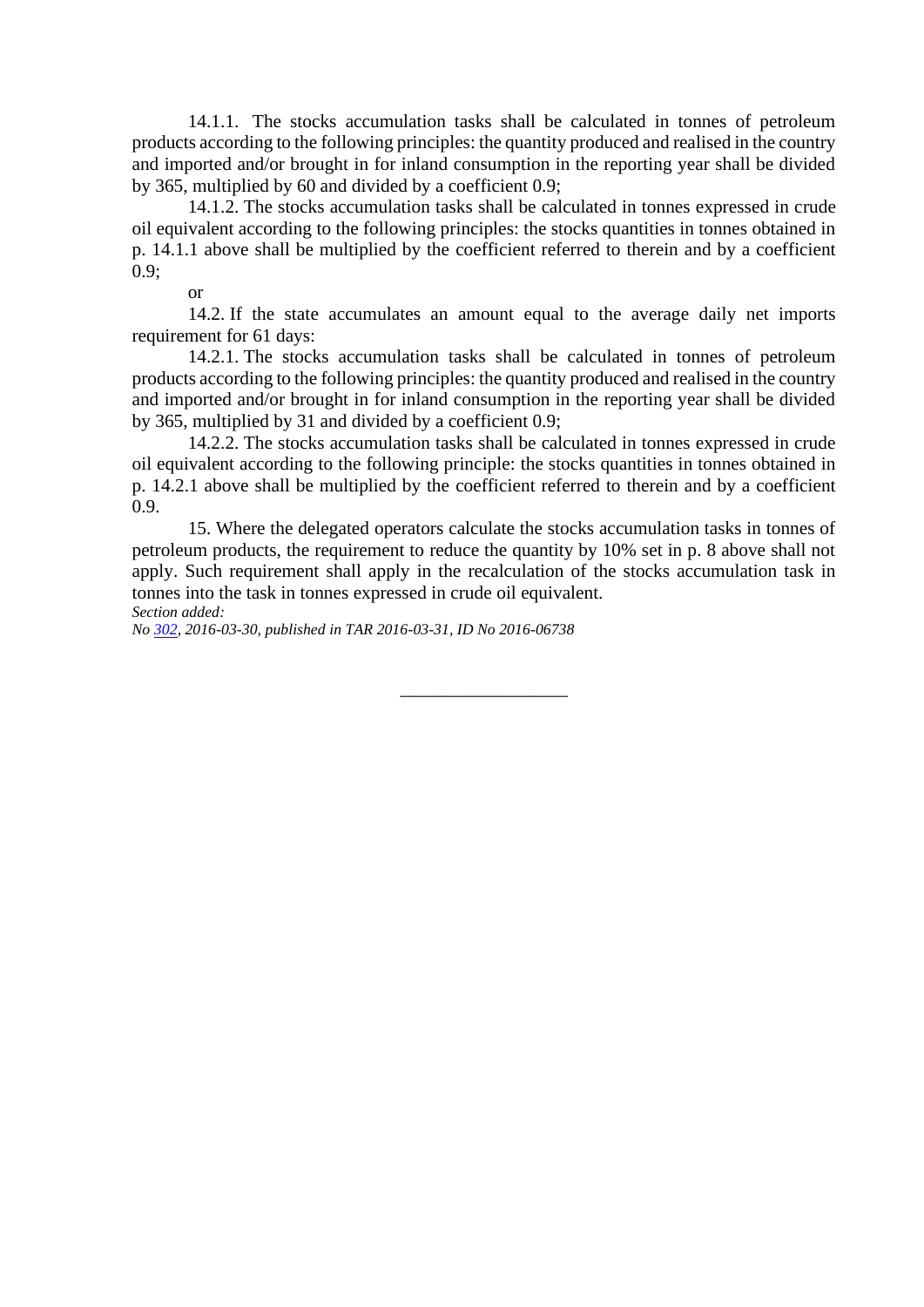Annex 2

to the Rules for the Building, Regulation, Management, Accumulation, Use and Maintenance of the State Stocks of Petroleum Products and Oil

### **PREPARATION OF STOCK REPORTS AND SUBMISSION TO THE EUROPEAN COMMISSION AND THE INTERNATIONAL ENERGY AGENCY**

### **SECTION I. STATISTICAL SUMMARIES OF STOCKS**

*Amended title of the Section: No [1371,](about:blank) 2015-12-23, published in TAR 2015-12-30, ID No 2015-21081*

1. The Statistics Lithuania shall prepare the monthly statistical summaries of stocks in cooperation with the Ministry of Energy. A monthly statistical summary of stocks shall contain data referred to in p. 2 and 3 below.

2. The Statistics Lithuania shall be responsible for the preparation of the following monthly statistical summary data on stocks:

2.1. The final quantity of stocks actually held as of the last day of calendar month, by product categories;

2.2. The stock quantities actually held, as of the last day of calendar month, not in the territory of the Republic of Lithuania but in other Member States and central stockholding entities of other Member States, by product categories;

2.3. The stock quantities actually held, as of the last day of calendar month, in the territory of the Republic of Lithuania on behalf of other Member States or central stockholding entities of other Member States, by product categories and by Member States/central stockholding entities;

2.4. Quantities of commercial stocks held in the territory of the Republic of Lithuania by product categories; while providing this information it must be ensured that confidential information is protected and names of owners of the stocks – natural or legal persons – are not mentioned.

3. The Ministry of Energy shall be responsible for the provision of the following information required for the monthly statistical summaries of stocks to the Statistics Lithuania:

3.1. an explanation why the calculation of the mandatory stock levels is based on the number of import days or days of inland consumption;

3.2. an explanation which of the methods referred to in p. 4.4 of Annex 1 to the Rules is used for the stock level calculation purposes;

*Amendments to paragraph:*

*No [1371,](about:blank) 2015-12-23, published in TAR 2015-12-30, ID No 2015-21081*

3.3. an explanation of whether stocks are held in other Member States based on the economic operators' request or the central stockholding entity's request.

4. The Statistics Lithuania shall submit the monthly statistical summaries of stocks to the European Commission and the International Energy Agency within the following time limits:

4.1. within 55 days after the end of the reporting month;

4.2. no later than within 2 months after receipt of the European Commission's and the International Energy Agency request.

4<sup>1</sup>. The Statistics Lithuania shall, upon a request from the International Energy Agency related to the Governing Board of the International Energy Agency an international decision to